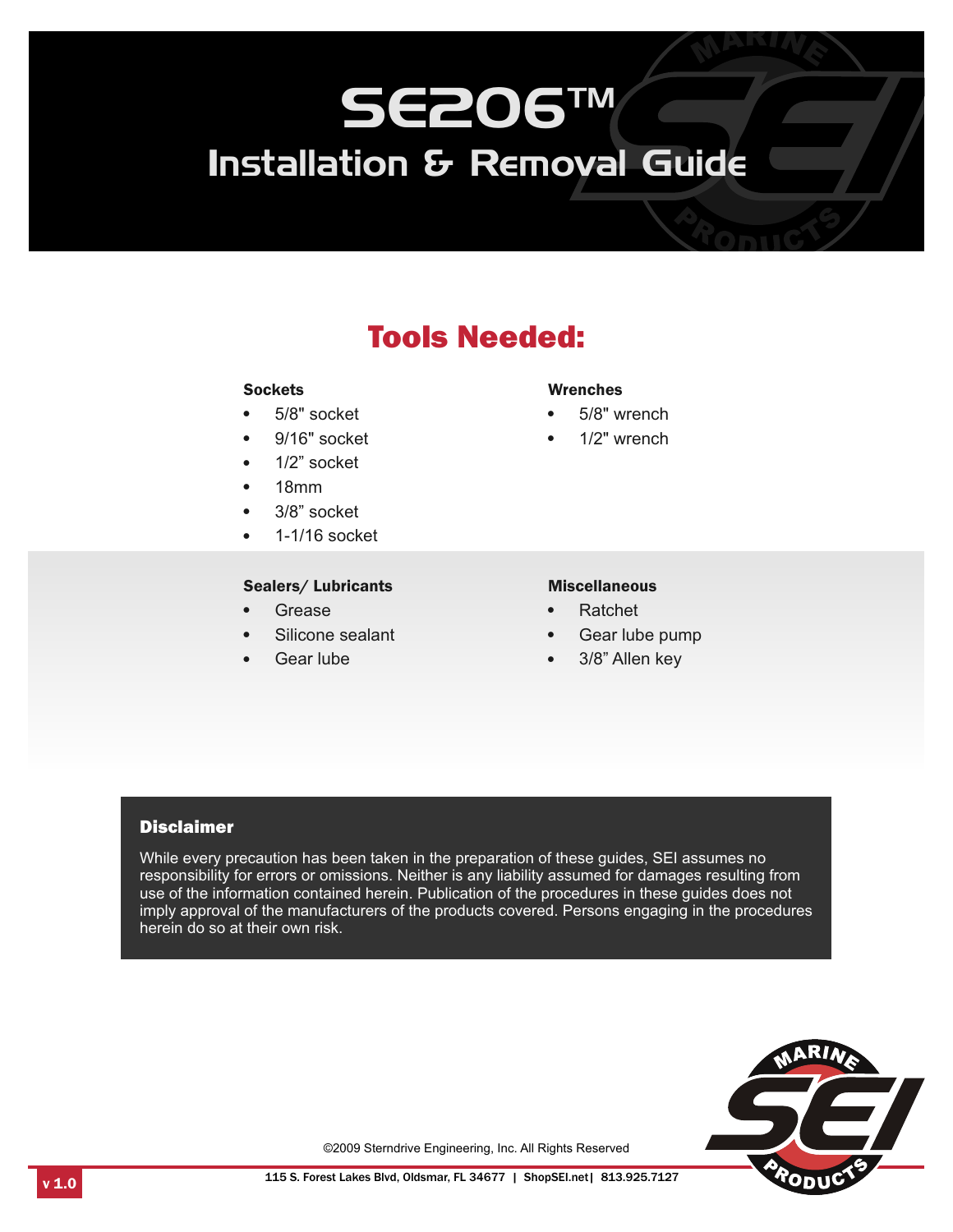### **STEP 1** Removing the old lower unit

1.1 Shift the remote control into neutral. Tilt the drive up enough that the driveshaft will clear the exhaust housing when being removed (about ) 45 degrees)



**1.2** Bend the tabs up on the propeller nut lock tab (see arrow). Place a block of wood between the blades of the propeller and the bottom of the cavitation plate. Remove the nut using a 1 1/16" socket. Remove the propeller and thrust washer.



1.3 Some boats use the pitot pickup in the drive for their speedometer. If your boat does, you will need to disconnect it before removing the drive. It will be alongside the shiftshaft (arrow). The unit pictured above does not use the gearcase pitot.



1.4 Remove the small cover pictured above. Under it you will find the bolt attaching the trim tab. Newer models use a 1/2" hex head, while some older units use a 3/8" allen head. Remove the bolt and trim tab.



**1.5** Below the trim tab is bolt which must be removed. On newer models it will be 18mm. On older models it will be 9/16".



1.6 Using a 5/8" wrench or socket, remove the nut from the forward stud (red arrow). Next, remove the two nuts from each side of the unit using a 5/8" wrench (green arrow).



1.7 Using a 5/8" socket, remove the two lower nuts (arrows). Use caution as these are the last two nuts holding the gearcase to the midsection. The unit may fall off if you are not holding it. Remove the unit and set it aside.

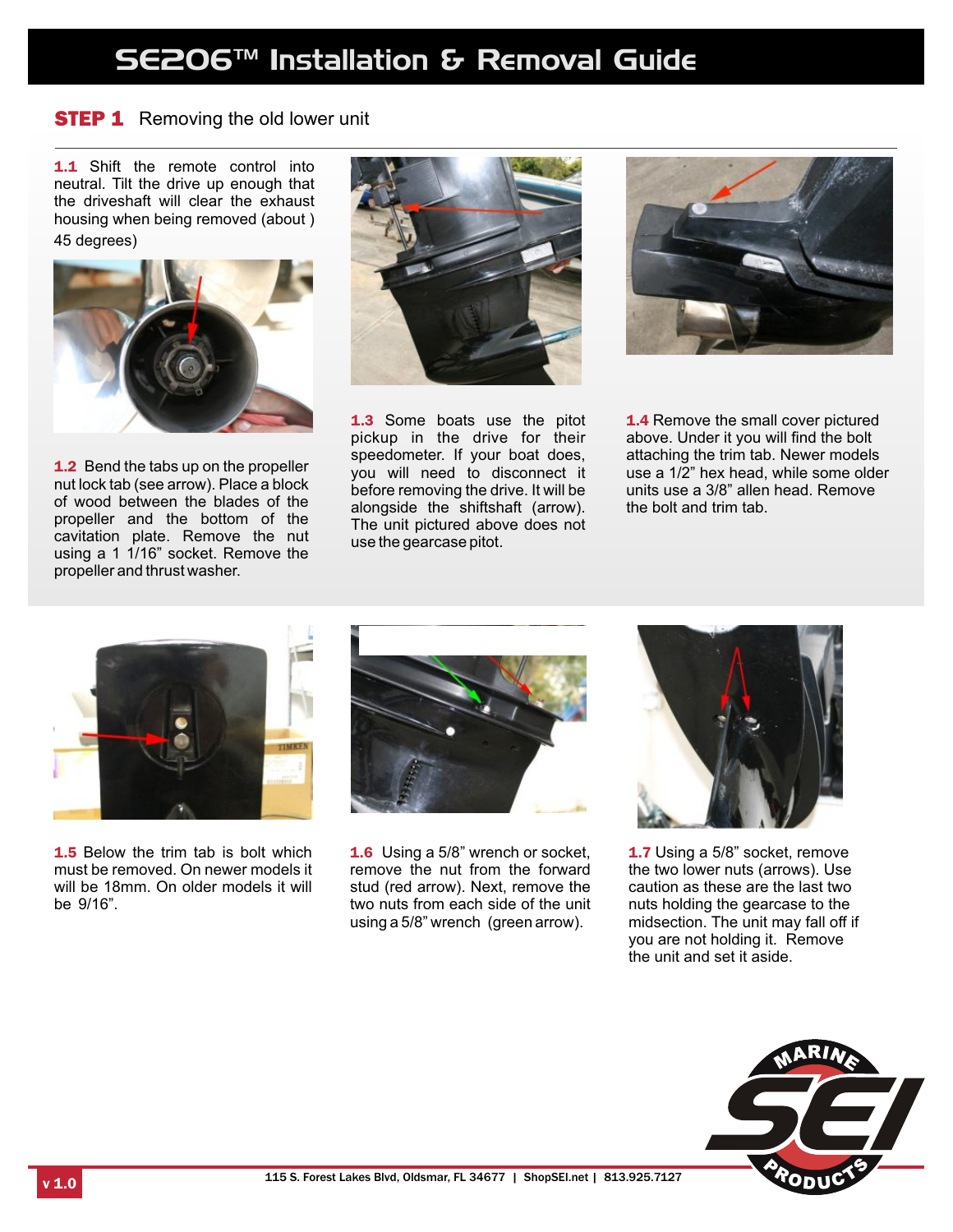#### STEP 2 Installing he SE206



2.1 Transfer the waterpump quide tube from your old drive to the SE206 unit (green arrow). If your unit uses the gearcase pitot for the boat's speedometer, remove the hose nipple from your old gearcase and transfer it to the new SE206 unit (red arrow).



2.2 Apply silicone sealant to the top of the filler block (green arrow). Apply waterproof grease to the three studs (red arrows). Apply waterproof grease to the splines of the shift shaft (yellow arrow).



2.3 Apply grease to the splines of the driveshaft (arrow). Be sure not to get any grease on the top of the driveshaft splines.



2.4 Insert the trim tab bolt into the rearward of the two holes at the back of the SE206 unit (arrow).



2.5 The gearcase needs to be shifted into forward. Turn the shift rod (arrow) clockwise while turning the propshaft counter clockwise. You will feel the propshaft lock into position when the forward gear position is reached. The shift shaft will no longer be able to turn clockwise as well. In forward gear, when you turn the driveshaft clockwise; the propshaft will turn clockwise.



2.6 Remove the engine cowling to gain access to the shift cable. Unclip the cable barrel retainer (red arrow). The upper cable is for the throttle. Move the throttle cable barrel out of the holder and move the cable out of your way. The lower cable is the shift cable. Using a 3/8" socket, loosen the shift cable retainer (green arrow). Remove the cable. Push the retainer all the way towards the front of the boat. The shift rod is now in the forward gear position.

#### STEP 2 (cont'd on next page)

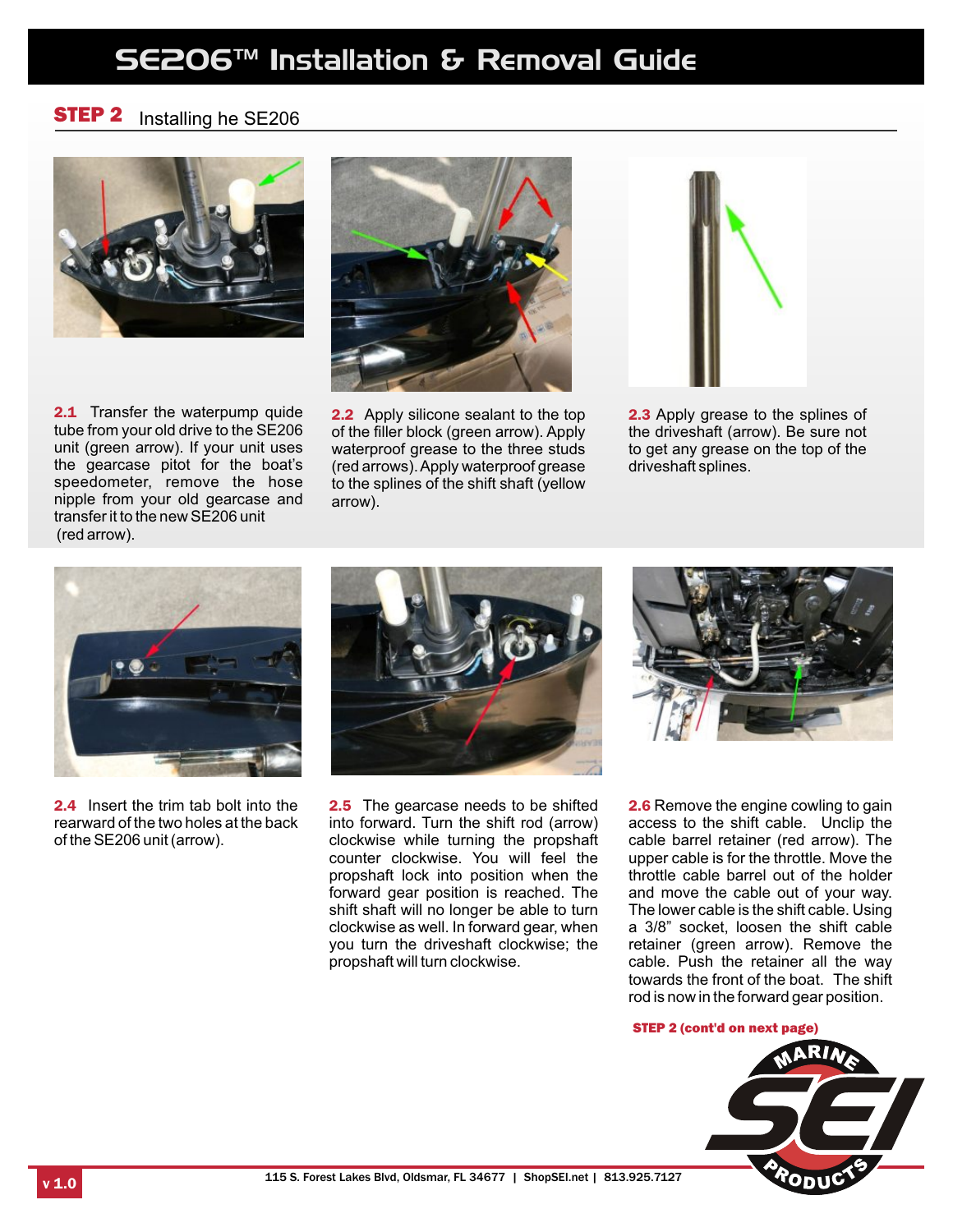### STEP 2 (cont'd)



2.7 Insert driveshaft into the midsection and raise the gearcase towards the mounting surface. If your boat uses the pitot in the gearcase for the speedometer, you will need to pass the hose through the hole with the shift shaft. The water tube (red arrow) will need to line up with the water pump guide tube on the gearcase. The shift shaft in the midsection (green arrow) will need to line up with the shift rod in the gearcase. The splines of the driveshaft must line up with the splines in the crankshaft. If the driveshaft will not align with the crankshaft splines, place a prop on the propshaft and turn it counter clockwise. This will turn the driveshaft until alignment is achieved.



2.8 Place flat washers on the two studs facing upward and hand tighten two nuts onto the threads (red arrow). Check to make sure that the shift rod is not bound up (green arrow). If the shift shaft is bound, slide the shift cable retainer (under engine cowling) back and forth slightly until the shafts align. Once everything is aligned, install washers and nuts on the two studs facing downward (white arrow) and tighten all four nuts in an alternating pattern. Torque the nuts to 50 lb-ft.



2.9 Install the bolt under the trim tab and torque it to 41 lb-ft. Install the washer and nut on the stud at the front of the unit and torque it to 50lb-ft.



**2.10** Align the trim tab. Using a 1/2" socket, torque the bolt through the access hole, to 34 lb-ft.

**2.11** Re-attach the pitot hose from the drive to the one from the mid-section, if your boat is equipped with this option. If you did not purchase new upper anodes with your SE206, remove the ones from your old drive and re-install on the SE206.



**2.12** Apply water proof grease to the propshaft. Reinstall the thrust hub (arrow). Slide the prop onto the propshaft.

STEP 2 (cont'd on next page)